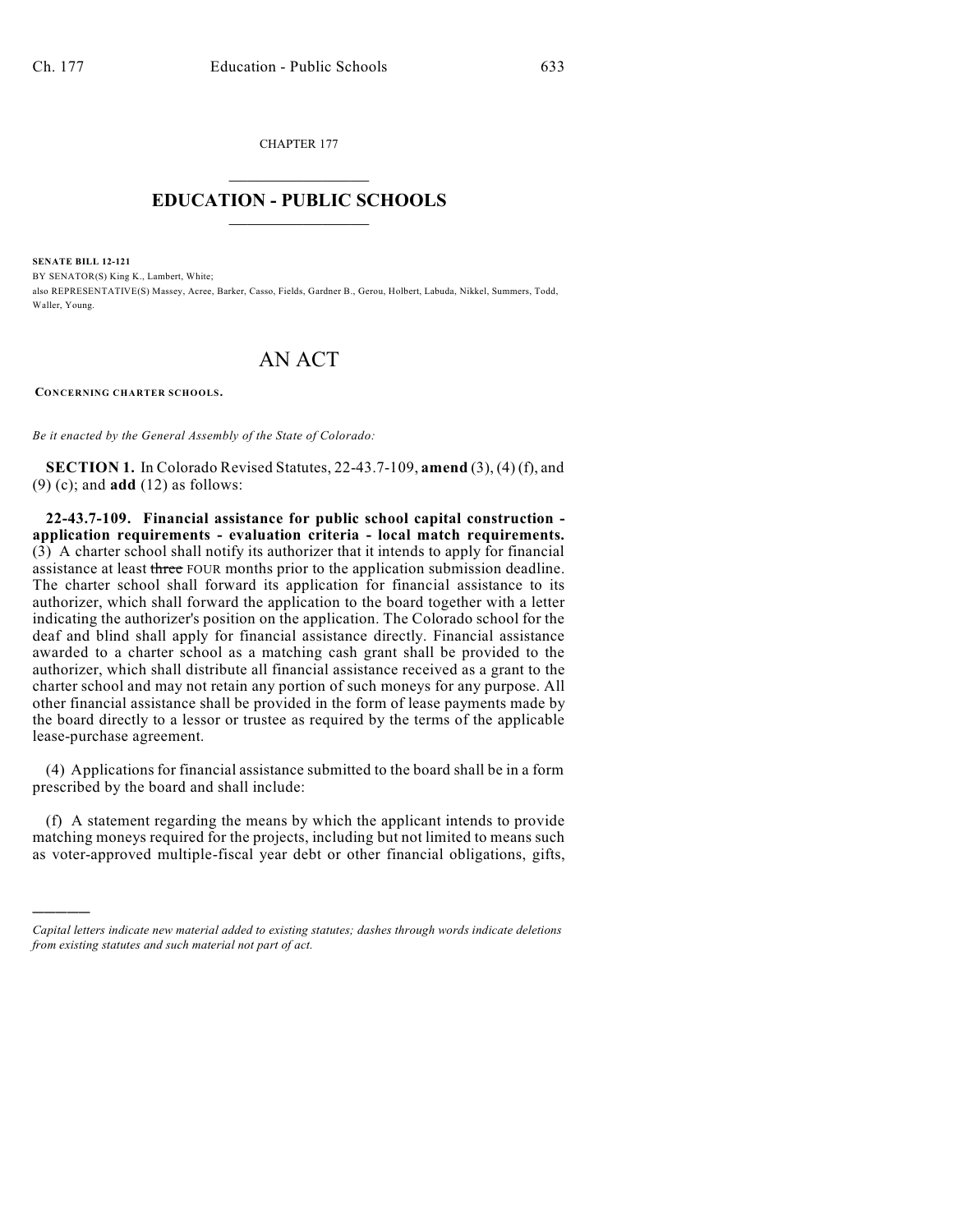grants, donations, A LOAN OBTAINED PURSUANT TO SECTION 22-43.7-110.5, or any other means of financing permitted by law, or the intent of the applicant to seek a waiver of the matching moneys requirement pursuant to subsection (10) of this section. If an applicant that is a school district or a board of cooperative services with a participating school district intends to raise matching moneys by obtaining voter approval to enter into a sublease-purchase agreement that constitutes an indebtedness of the district as authorized by section 22-32-127, it shall indicate whether it has received the required voter approval or, if the election has not already been held, the anticipated date of the election.

(9) Except as otherwise provided in subsection (10) of this section, the board shall recommend and the state board shall approve financial assistance for a public school facility capital construction project only if the applicant provides matching moneys in an amount equal to a percentage of the total financing for the project determined by the board after consideration of the applicant's financial capacity, as determined by the following factors:

(c) With respect to a charter school's application for financial assistance:

(I) The amount of per pupil revenues that the charter school has budgeted to expend in order to meet its facilities obligations during the fiscal year for which an application is made relative to other charter schools in the state, measured both in terms of total dollars and as a percentage of the charter school's total per pupil revenues THE WEIGHTED AVERAGE OF THE MATCH PERCENTAGES FOR THE SCHOOL DISTRICTS OF RESIDENCE FOR THE STUDENTS ENROLLED IN A DISTRICT CHARTER SCHOOL OR FIFTY PERCENT OF THE AVERAGE OF THE MATCH PERCENTAGES FOR ALL SCHOOL DISTRICTS IN THE STATE FOR AN INSTITUTE CHARTER SCHOOL;

## (II) Repealed.

(II) WHETHER THE CHARTER SCHOOL'S AUTHORIZER RETAINS NO MORE THAN TEN PERCENT OF ITS CAPACITY TO ISSUE BONDS PURSUANT TO ARTICLE 42 OF THIS TITLE;

(III) The per pupil revenue received by the charterschool from the state education fund for capital construction pursuant to section 22-30.5-112.3 WHETHER THE CHARTER SCHOOL IS OPERATING IN A DISTRICT-OWNED FACILITY AT THE TIME IT SUBMITS ITS APPLICATION;

(III.5) (IV) If the charter school is an institute charter school, whether the charter school has applied for or received a grant from the institute charter school assistance fund created in section 22-30.5-515.5 to assist the charter school in providing matching moneys IN THE TEN YEARS PRECEDING THE YEAR IN WHICH THE CHARTER SCHOOL SUBMITS THE APPLICATION, THE NUMBER OF TIMES THE CHARTER SCHOOL HAS ATTEMPTED TO OBTAIN OR HAS OBTAINED:

(A) BOND PROCEEDS PURSUANT TO SECTION 22-30.5-404 THROUGH INCLUSION IN A BALLOT MEASURE SUBMITTED BY THE CHARTER SCHOOL'S AUTHORIZER TO THE REGISTERED ELECTORS OF THE SCHOOL DISTRICT;

(B) PROCEEDS FROM A SPECIAL MILL LEVY FOR CAPITAL NEEDS PURSUANT TO SECTION 22-30.5-405;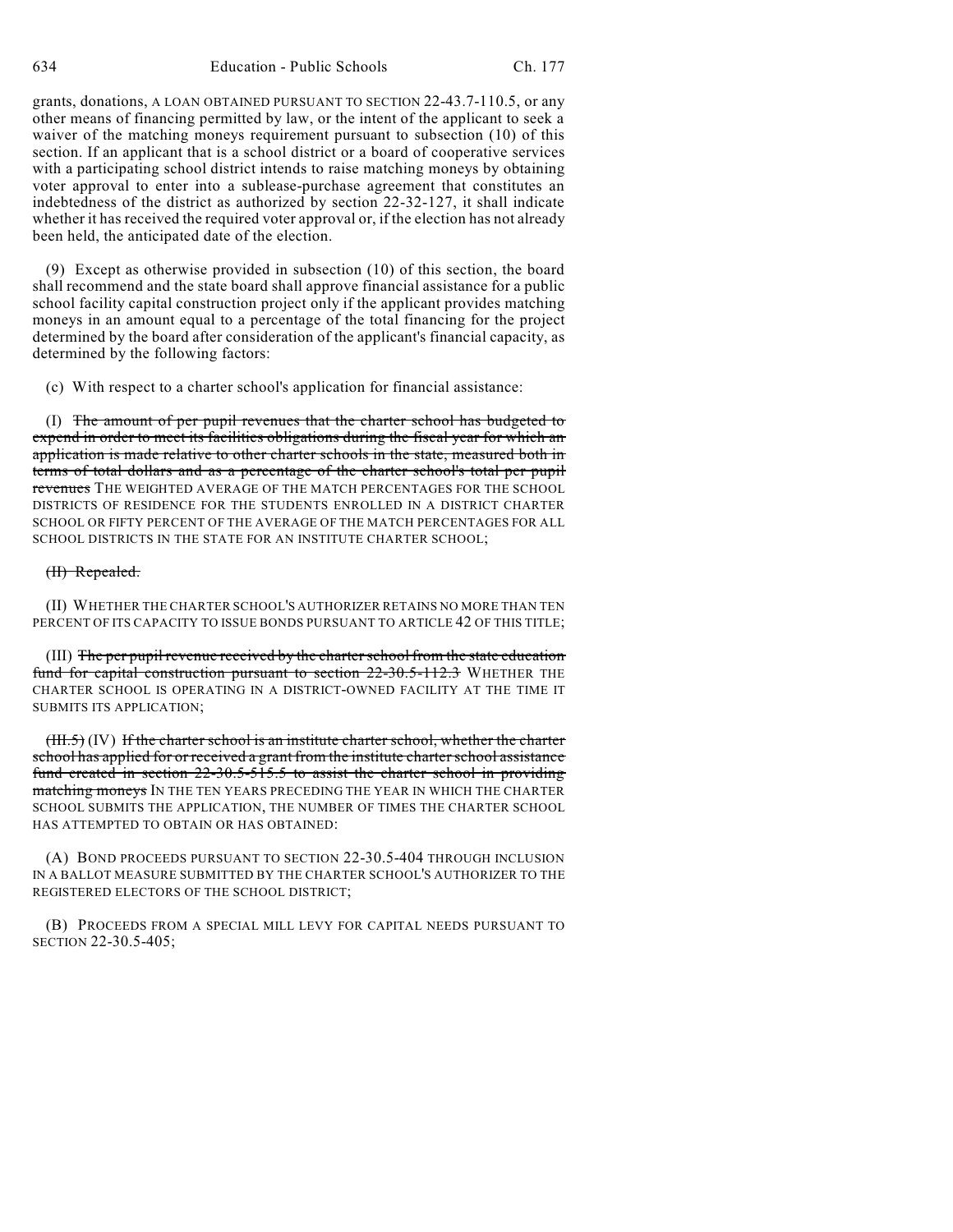(C) GRANT FUNDING FOR CAPITAL NEEDS FROM A SOURCE OTHER THAN THE ASSISTANCE FUND; AND

(D) FUNDING FOR CAPITAL CONSTRUCTION FROM BONDS ISSUED ON ITS BEHALF BY THECOLORADO EDUCATIONAL AND CULTURAL FACILITIES AUTHORITY CREATED AND EXISTING PURSUANT TO SECTION 23-15-104 (1) (a), C.R.S., OR FROM SOME OTHER SOURCE OF FINANCING;

(V) IF THE CHARTER SCHOOL IS A DISTRICT CHARTER SCHOOL, THE STUDENT ENROLLMENT OF THE CHARTER SCHOOL AS A PERCENTAGE OF THE STUDENT ENROLLMENT OF THE CHARTER SCHOOL'S AUTHORIZING SCHOOL DISTRICT;

(IV) (VI) The percentage of children STUDENTS enrolled in the charter school who are eligible for the federal free and reduced-cost lunch program IN RELATION TO THE OVERALL PERCENTAGE OF STUDENTS ENROLLED IN THE PUBLIC SCHOOLS IN THE STATE WHO ARE ELIGIBLE FOR THE FEDERAL FREE AND REDUCED-COST LUNCH PROGRAM: and

 $(V)$  (VII) The amount of effort put forth by the charter school during the ten years preceding the year in which the charter school submitted the application to meet its facilities needs by accessing vacantschool district facilities or obtaining funding for capital construction by having the Colorado educational and cultural facilities authority created and existing pursuant to section  $23-15-104$  (1) (a), C.R.S, issue bonds on its behalf, seeking voter approval of a ballot question for bonded indebtedness or for a special mill levy authorized by section 22-30.5-405, orseeking inclusion of its capital construction needs in a school district's ballot question seeking voter approval for bonded indebtedness, which factor may be used only to reduce the percentage of matching moneys required from a charter school that has put forth such effort and not to increase the amount of matching moneys required from any charter school THE PERCENTAGE OF THE PER PUPIL REVENUE RECEIVED BY THE CHARTER SCHOOL THAT THE CHARTER SCHOOL SPENDS ON FACILITY COSTS OTHER THAN FACILITIES OPERATIONS AND MAINTENANCE; AND

(VIII) THE CHARTER SCHOOL'S UNRESERVED FUND BALANCE AS A PERCENTAGE OF ITS ANNUAL BUDGET.

(12) NOTWITHSTANDING ANY PROVISION OF THIS SECTION TO THE CONTRARY, THE MATCH PERCENTAGE FOR A CHARTER SCHOOL CALCULATED PURSUANT TO PARAGRAPH (c) OF SUBSECTION (9) OF THIS SECTION SHALL NOT BE HIGHER THAN THE HIGHEST MATCH PERCENTAGE FOR A SCHOOL DISTRICT, OR LOWER THAN THE LOWEST MATCH PERCENTAGE FOR A SCHOOL DISTRICT, IN THE SAME GRANT CYCLE.

**SECTION 2.** In Colorado Revised Statutes, 22-43.7-110, **amend** (2) (b) as follows:

**22-43.7-110. Financial assistance - grants - lease-purchase agreements.** (2) Subject to the following requirements and limitations, the board may also instruct the state treasurer to enter into lease-purchase agreements on behalf of the state to provide financial assistance to applicants by financing public school facility capital construction projects for which the state board has authorized the provision of financial assistance pursuant to section 22-43.7-109 (7):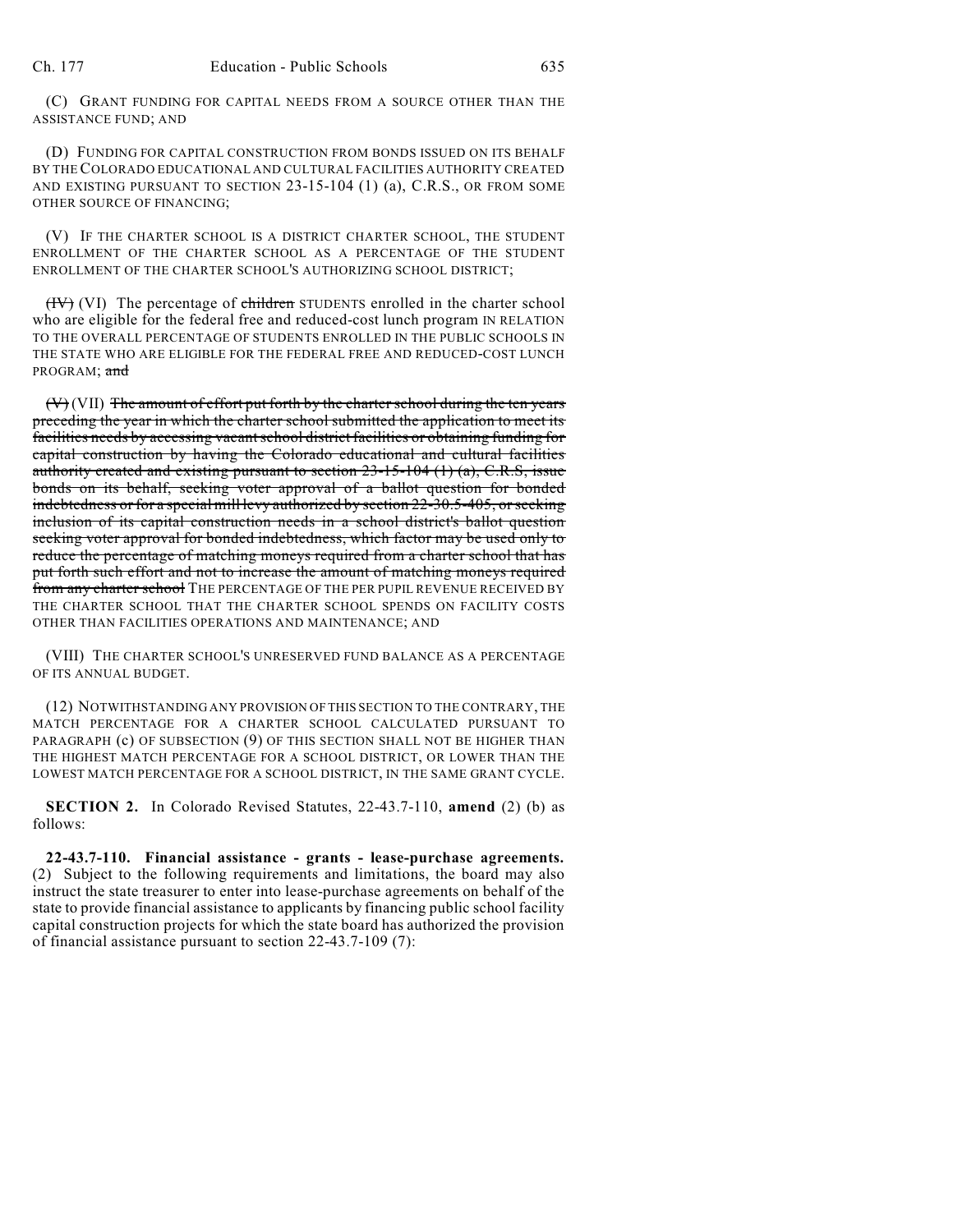(b) (I) The state treasurer may enter into lease-purchase agreements for which the aggregate annual lease payments of principal or interest for any fiscal year exceed one-half of the maximum total amount of annual lease payments permitted for the fiscal year pursuant to paragraph (a) of this subsection (2) only if the aggregate amount of matching moneys expected to be credited to the assistance fund pursuant to paragraph (c) of this subsection (2) and section  $22-43.7-104$  (2) (b) (IV) and any interest or income derived from the deposit and investment of the matching moneys is at least equal to the annual lease payments of principal and interest that exceed one-half of said maximum total amount.

(II) FOR PURPOSES OF SUBPARAGRAPH (I) OF THIS PARAGRAPH (b), IN CALCULATING ONE-HALF THE MAXIMUM TOTAL AMOUNT OF ANNUAL LEASE PAYMENTS PERMITTED FOR THE FISCAL YEAR PURSUANT TO PARAGRAPH (a) OF THIS SUBSECTION (2), THE STATE TREASURER SHALL NOT INCLUDE ANY AMOUNT OF ANNUAL LEASE PAYMENTS OF PRINCIPAL OR INTEREST THAT ARE ATTRIBUTABLE TO LOANS OF MATCHING MONEYS FOR ELIGIBLE CHARTER SCHOOLS THAT THE BOARD APPROVES PURSUANT TO SECTION 22-43.7-110.5.

**SECTION 3.** In Colorado Revised Statutes, **add** 22-43.7-110.5 as follows:

**22-43.7-110.5. Charter school matching moneysloan program - rules.** (1) AS USED IN THIS SECTION, UNLESS THE CONTEXT OTHERWISE REQUIRES:

(a) "ELIGIBLE CHARTER SCHOOL" MEANS A CHARTER SCHOOL THAT IS:

(I) A QUALIFIED CHARTER SCHOOL AS DEFINED IN SECTION 22-30.5-408 (1) (c); AND

(II) AUTHORIZED TO RECEIVE FINANCIAL ASSISTANCE PURSUANT TO SECTION 22-43.7-109 (7).

(b) "LOAN PROGRAM" MEANS THE CHARTER SCHOOL MATCHING MONEYS LOAN PROGRAM CREATED IN THIS SECTION.

(2) (a) THERE IS HEREBY CREATED THE CHARTER SCHOOL MATCHING MONEYS LOAN PROGRAM TO ASSIST ELIGIBLE CHARTER SCHOOLS IN OBTAINING THE MATCHINGMONEYSREQUIRED FOR AN AWARD OF FINANCIAL ASSISTANCE PURSUANT TO SECTION 22-43.7-109.THROUGH THE LOAN PROGRAM, THE BOARD MAY APPROVE A LOAN FOR AN ELIGIBLE CHARTER SCHOOL IN AN AMOUNT THAT DOES NOT EXCEED FIFTY PERCENT OF THE AMOUNT OF MATCHING MONEYS CALCULATED FOR THE ELIGIBLE CHARTER SCHOOL PURSUANT TO SECTION 22-43.7-109 (9) (c).

(b) THE BOARD SHALL DIRECT THE STATE TREASURER TO INCLUDE THE AMOUNT OF A LOAN APPROVED PURSUANT TO THIS SECTION IN THE LEASE-PURCHASE AGREEMENT ENTERED INTO PURSUANT TO SECTION 22-43.7-110 (2) TO PROVIDE FINANCIAL ASSISTANCE TO THE ELIGIBLE CHARTER SCHOOL FOR WHICH THE LOAN IS APPROVED.

(3) AN ELIGIBLE CHARTER SCHOOL THAT CHOOSES TO SEEK A LOAN THROUGH THE LOAN PROGRAM SHALL APPLY TO THE BOARD TO RECEIVE A LOAN. THE BOARD SHALL PROMULGATE RULES PURSUANT TO THE "STATE ADMINISTRATIVE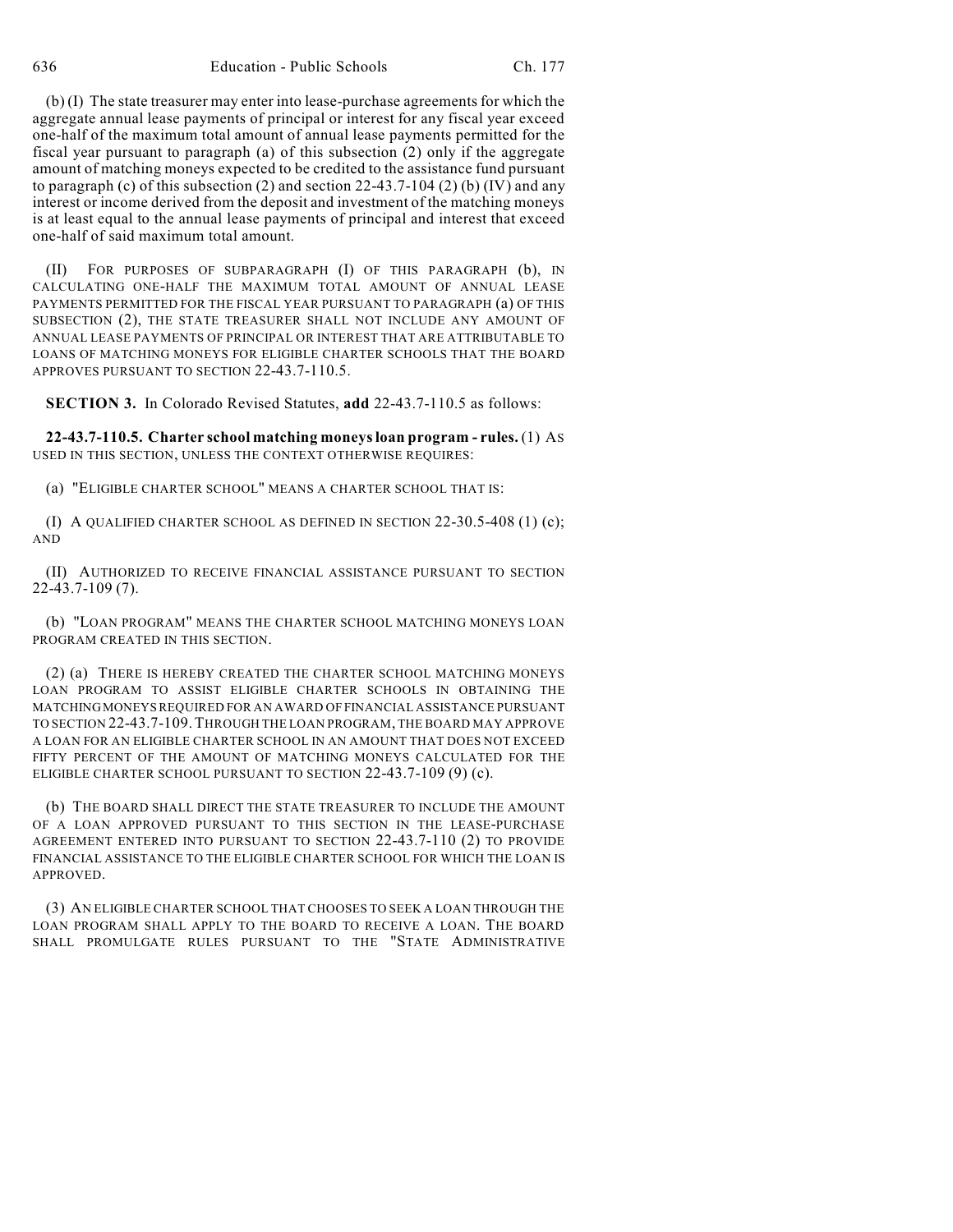PROCEDURE ACT", ARTICLE 4 OF TITLE 24, C.R.S., ESTABLISHING THE CONTENTS OF A LOAN APPLICATION AND THE TIMELINES AND PROCEDURES FOR APPLYING FOR A LOAN THROUGH THE LOAN PROGRAM.

(4) TO RECEIVE A LOAN THROUGH THE LOAN PROGRAM, AN ELIGIBLE CHARTER SCHOOL SHALL:

(a) AUTHORIZE THE STATE TREASURER TO WITHHOLD MONEYS PAYABLE TO THE ELIGIBLE CHARTER SCHOOL IN THE AMOUNT OF THE LOAN PAYMENTS PURSUANT TO THE PROCEDURE DESCRIBED IN SECTION 22-30.5-406;

(b) PAY AN INTEREST RATE ON THE LOAN THAT IS EQUAL TO THE INTEREST RATE PAID BY THE STATE TREASURER ON THE LEASE-PURCHASE AGREEMENT ENTERED INTO PURSUANT TO SECTION 22-43.7-110 TO PROVIDE FINANCIAL ASSISTANCE TO THE ELIGIBLE CHARTER SCHOOL FOR WHICH THE LOAN IS APPROVED;

(c) AMORTIZE THE LOAN PAYMENTS OVER THE SAME PERIOD IN YEARS AS THE LEASE-PURCHASE AGREEMENT ENTERED INTO PURSUANT TO SECTION 22-43.7-110 TO PROVIDE FINANCIAL ASSISTANCE TO THE ELIGIBLE CHARTER SCHOOL FOR WHICH THE LOAN IS APPROVED; EXCEPT THAT THE ELIGIBLE CHARTER SCHOOL MAY PAY THE FULL AMOUNT OF THE LOAN EARLY WITHOUT INCURRING A PREPAYMENT PENALTY; AND

(d) CREATE AN ESCROW ACCOUNT FOR THE BENEFIT OF THE STATE WITH A BALANCE IN THE AMOUNT OF SIX MONTHS OF LOAN PAYMENTS.

**SECTION 4.** In Colorado Revised Statutes, 22-30.5-104, **amend** (11) (a) as follows:

**22-30.5-104. Charter school - requirements - authority.** (11) (a) If a charter school chooses to apply, ALONE OR WITH A CONSORTIUM OF CHARTER SCHOOLS, for a grant through a nonformulaic, competitive grant program created by a federal or state statute or program, the charter school OR CONSORTIUM OF CHARTER SCHOOLS, pursuant to the provisions of section 22-30.5-503 (3.5), may request that the state charter school institute act as a local education agency and fiscal agent for the charter school OR CONSORTIUM OF CHARTER SCHOOLS for purposes of the grant MANAGEMENT AND LIABILITY. The charter school OR CONSORTIUM OF CHARTER SCHOOLS shall pay the fee, if any, imposed by the state charter school institute board as provided in section 22-30.5-503 (3.5).

**SECTION 5.** In Colorado Revised Statutes, 22-30.5-503, **amend** (3.5) as follows:

**22-30.5-503. State charter school institute - establishment - rules.** (3.5) (a) The state charter school institute may act as the local education agency and fiscal agent FOR PURPOSES OF GRANT MANAGEMENT AND LIABILITY for a district charter school, or an institute charter school, OR A CONSORTIUM OF CHARTER SCHOOLS that chooses to apply for a grant through a nonformulaic, competitive grant program created by a federal or state statute or program; except that the provisions of this subsection (3.5) shall not apply to an application for: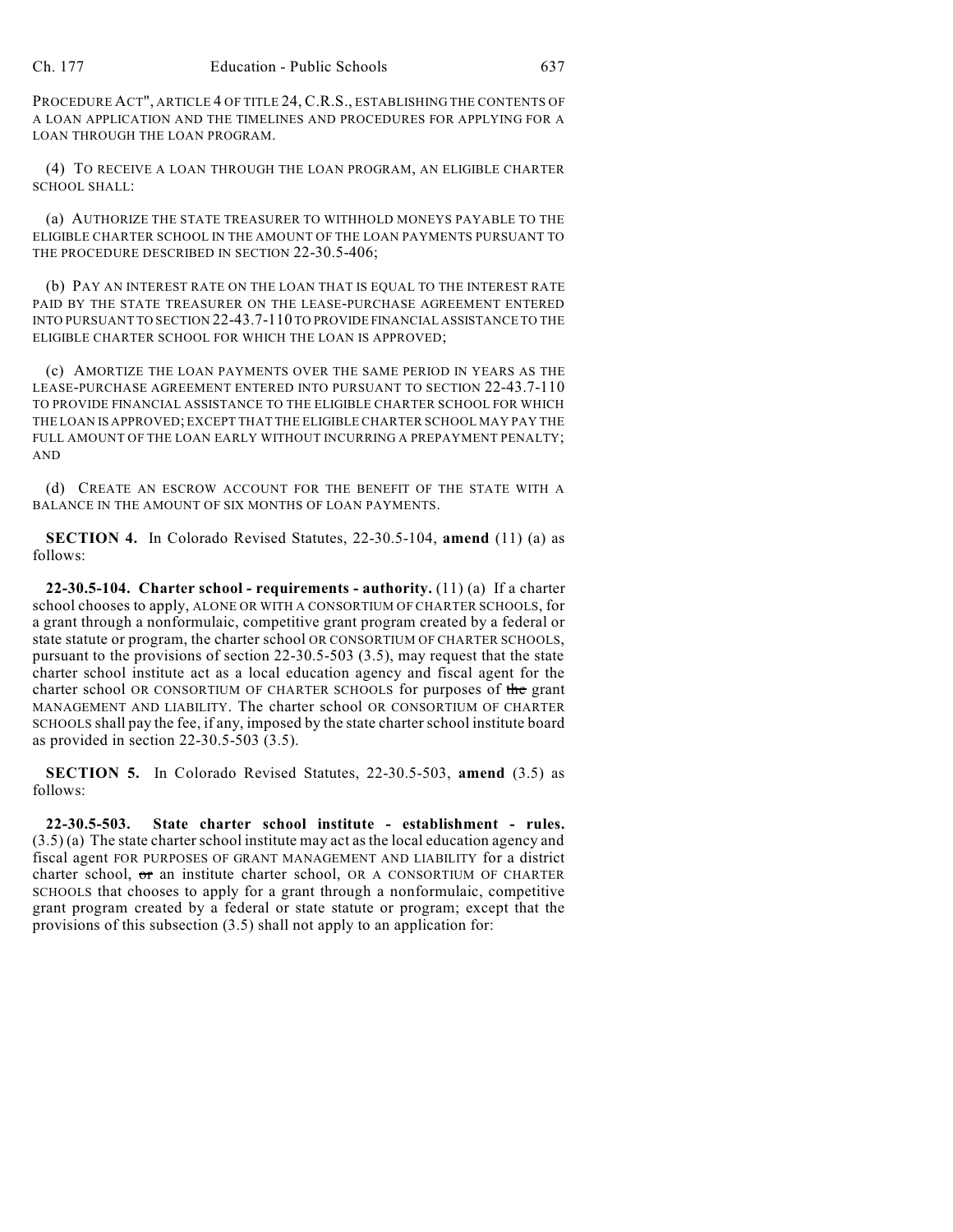(I) A grant program created in the federal "Individuals with Disabilities Education Act", 20 U.S.C. sec. 1400 et seq., as amended, or in its implementing regulations.

(II) (Deleted by amendment, L. 2011, (HB11-1089), ch. 55, p. 147, § 1, effective March 25, 2011.)

(b) In acting as a local education agency and fiscal agent FOR PURPOSES OF GRANT MANAGEMENT AND LIABILITY pursuant to this subsection (3.5), the institute shall treat district charter schools and institute charter schools equally.

(c) The institute board, by rule, may establish a fee that a district charter school, or an institute charter school, OR A CONSORTIUM OF CHARTER SCHOOLS shall pay if it requests that the institute act as the local education agency and fiscal agent FOR PURPOSES OF GRANT MANAGEMENT AND LIABILITY for the charter school OR CONSORTIUM OF CHARTER SCHOOLS pursuant to this subsection (3.5). The amount of the fee shall not exceed the direct costs incurred by the institute in implementing the provisions of this subsection (3.5). Any amount received by the institute from fees paid pursuant to this subsection (3.5) is continuously appropriated to the institute for the costs incurred in implementing this subsection  $(3.5)$ . The institute board shall adopt rules as necessary to implement the provisions of this subsection  $(3.5).$ 

(d) The state board shall promulgate rules to establish processes, guidelines, and eligibility for a single school or consortium of schools to apply for grants and programs pursuant to this section.

**SECTION 6.** In Colorado Revised Statutes, 22-30.5-502, **amend** (1) as follows:

**22-30.5-502. Definitions.** As used in this part 5, unless the context otherwise requires:

(1) "At-risk student" means a student:

(a) Who is eligible to receive free or reduced-cost lunch pursuant to the provisions of the federal "National School Lunch Act", 42 U.S.C. sec. 1751 et seq.; or

(b) Who has performed at the proficiency level of  $How^{\mu}$  or "unsatisfactory" OR "PARTIALLY PROFICIENT" on a statewide assessment.

**SECTION 7.** In Colorado Revised Statutes, 22-30.5-507, **amend** (7) as follows:

**22-30.5-507. Institute charter school - requirements - authority - rules.** (7) (a) Pursuant to the charter contract, an institute charter school may operate free from specified statutes and state board rules. THE STATE BOARD SHALL PROMULGATE RULES IDENTIFYING STATE STATUTES AND STATE RULES THAT ARE AUTOMATICALLY WAIVED FOR ALL CHARTER SCHOOLS, INCLUDING INSTITUTE CHARTER SCHOOLS.

(b) AN INSTITUTE CHARTER SCHOOL MAY APPLY TO THE STATE BOARD, THROUGH THE INSTITUTE, FOR A WAIVER OF STATE STATUTES AND STATE RULES THAT ARE NOT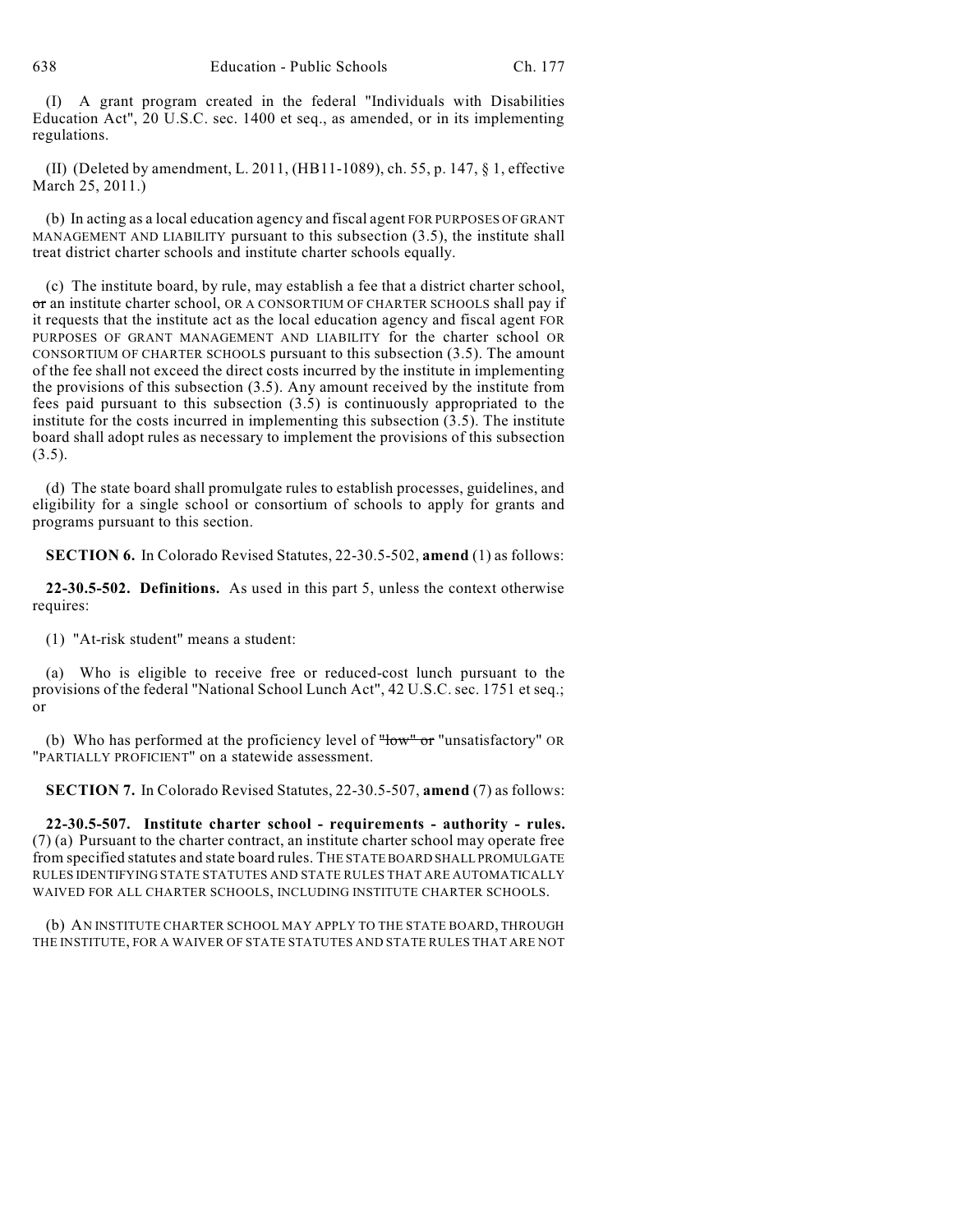AUTOMATICALLY WAIVED. The state board may waive state statutory requirements or rules promulgated by the state board; except that the state board may not waive any statute or rule relating to school accountability committees as described in section 22-11-401, any state statute or rule relating to the assessments required to be administered pursuant to section 22-7-409, any state statute or rule necessary to prepare the school performance reports pursuant to part 5 of article 11 of this title, or any statute or rule necessary to implement the provisions of the "Public School Finance Act of 1994", article 54 of this title, or any state statute or rule relating to the "Children's Internet Protection Act", article 87 of this title.

(c) Any waiver of state statute or state board rule made pursuant to this subsection (7) shall be for the term of the contract for which the waiver is made. A request for a waiver may be submitted to the institute as a part of the application for an institute charter school.

**SECTION 8.** In Colorado Revised Statutes, 22-30.5-506, **amend** (1); and **add** (4) as follows:

**22-30.5-506. State charter school institute fund - created.** (1) The state charter school institute is authorized to receive and expend gifts, grants, and donations of any kind from any public or private entity to carry out the purposes of this part 5, subject to the terms and conditions under which given; except that no gift, grant, or donation shall be accepted if the conditions attached thereto require the use or expenditure thereof in a manner contrary to law. Any gifts, grants, or donations received pursuant to this subsection (1) shall be transmitted to the state treasurer who shall credit the same to the state charter school institute fund, hereinafter referred to as the "fund", which fund is hereby created in the state treasury. Except as otherwise provided in subsection (3) of this section, Moneys in the fund shall be subject to annual appropriation by the general assembly ARE CONTINUOUSLY APPROPRIATED to the institute, to offset the actual and reasonable costs incurred by the institute in implementing this part 5. All investment earnings derived from the deposit and investment of the moneys in the fund shall be credited to the fund. Any unexpended and unencumbered moneys remaining in the fund at the end of any fiscal year shall remain in the fund and shall not be transferred to the general fund or any other fund.

(4) THE STATE CHARTER SCHOOL INSTITUTE SHALL CREATE IN THE FUND AN ACCOUNT FOR PAYMENT OF THE INSTITUTE'S ADMINISTRATIVE OVERHEAD COSTS, AS DEFINED IN SECTION 22-30.5-513 (1) (h), WHICH ACCOUNT CONSISTS SOLELY OF MONEYS RETAINED BY THE INSTITUTE FROM THE INSTITUTE CHARTER SCHOOLS' ADJUSTED PER PUPIL REVENUES AND PER-PUPIL ON-LINE FUNDING PURSUANT TO SECTION  $22-30.5-513$  (4) (a) (I.5) (E). AT THE END OF A BUDGET YEAR, IF THE AMOUNT OF UNEXPENDED AND UNENCUMBERED MONEYS REMAINING IN THE ACCOUNT EXCEEDS TEN PERCENT OF THE TOTAL ADJUSTED PER PUPIL REVENUES AND PER-PUPIL ON-LINE FUNDING FOR INSTITUTE CHARTER SCHOOLS FOR THE APPLICABLE BUDGET YEAR, THE INSTITUTE SHALL REFUND TO THE INSTITUTE CHARTER SCHOOLS THE AMOUNT OF THE EXCESS.THE INSTITUTE SHALL ALLOCATE THE REFUND TO EACH INSTITUTE CHARTER SCHOOL ON A PER-PUPIL BASIS BY DIVIDING THE EXCESS AMOUNT BY THE TOTAL PUPIL ENROLLMENT OF THE INSTITUTE CHARTER SCHOOLS FOR THE APPLICABLE BUDGET YEAR.